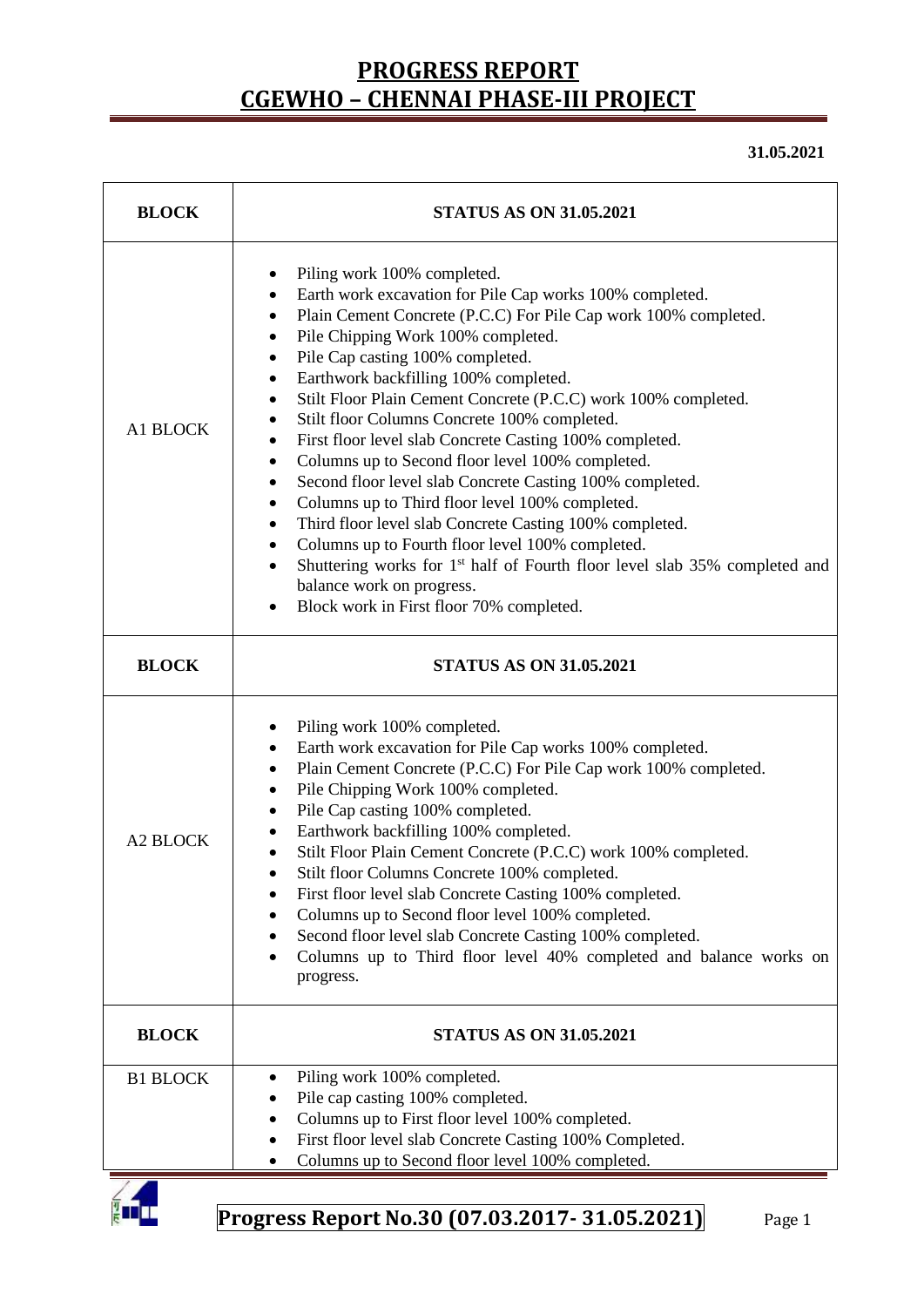|                 | Second floor level slab Concrete Casting 100% Completed<br>٠         |  |  |  |  |
|-----------------|----------------------------------------------------------------------|--|--|--|--|
|                 | Columns up to Third floor Level 100% Completed.<br>٠                 |  |  |  |  |
|                 | Third floor level slab Concrete Casting 100% Completed.<br>٠         |  |  |  |  |
|                 | Columns up to Fourth floor Level 100% Completed<br>٠                 |  |  |  |  |
|                 | Fourth floor level slab Concrete Casting 100% Completed.<br>٠        |  |  |  |  |
|                 |                                                                      |  |  |  |  |
|                 | Columns up to Fifth floor Level 100% Completed.<br>٠                 |  |  |  |  |
|                 | Fifth floor level slab Concrete Casting 100% Completed.<br>٠         |  |  |  |  |
|                 | Columns up to Sixth floor Level 100% Completed<br>٠                  |  |  |  |  |
|                 | Sixth floor level slab Concrete Casting 100% Completed.<br>٠         |  |  |  |  |
|                 | Columns up to Seventh floor Level 100% Completed<br>٠                |  |  |  |  |
|                 | Seventh floor level slab Concrete Casting 100% Completed.<br>٠       |  |  |  |  |
|                 | Columns up to Eighth floor level 100% completed<br>٠                 |  |  |  |  |
|                 | Eighth floor level slab Concrete casting 100% completed.<br>٠        |  |  |  |  |
|                 | Columns up to Ninth floor level 95% completed.<br>٠                  |  |  |  |  |
|                 | Ninth floor level slab Concrete casting 100% completed<br>٠          |  |  |  |  |
|                 | Block work in First floor 85% completed.<br>٠                        |  |  |  |  |
|                 | Block work in Second floor 85% completed<br>٠                        |  |  |  |  |
|                 | Block work in Third floor 85% completed.<br>٠                        |  |  |  |  |
|                 | Block work in Fourth floor 80% completed.<br>٠                       |  |  |  |  |
|                 | Block work in Fifth floor 70% completed.<br>٠                        |  |  |  |  |
|                 |                                                                      |  |  |  |  |
|                 | Block work in Sixth floor 65% completed.<br>٠                        |  |  |  |  |
|                 | Stilt ceiling plastering 80% completed.<br>٠                         |  |  |  |  |
|                 | First Floor ceiling plastering 90% completed.<br>٠                   |  |  |  |  |
|                 | First Floor Wall plastering 75% completed<br>٠                       |  |  |  |  |
|                 | Model Flat Finishing works Completed.<br>$\bullet$                   |  |  |  |  |
|                 |                                                                      |  |  |  |  |
| <b>BLOCK</b>    | <b>STATUS AS ON 31.05.2021</b>                                       |  |  |  |  |
|                 |                                                                      |  |  |  |  |
|                 | Piling work 100% completed.                                          |  |  |  |  |
|                 | Earth work excavation for Pile Cap works 100% completed.             |  |  |  |  |
|                 | PCC for pile cap 100% completed.                                     |  |  |  |  |
|                 | Pile Cap Casting 100% completed                                      |  |  |  |  |
|                 | Columns up to First floor level 100% completed.                      |  |  |  |  |
|                 | First floor level slab Concrete Casting 100% Completed.<br>٠         |  |  |  |  |
| <b>B2 BLOCK</b> | Columns up to Second floor level 100% completed.                     |  |  |  |  |
|                 | Second floor level slab Concrete Casting 100% Completed.<br>٠        |  |  |  |  |
|                 | Columns up to Third floor level 100% completed.<br>٠                 |  |  |  |  |
|                 | ٠                                                                    |  |  |  |  |
|                 | Third floor level slab Concrete Casting 100% Completed.              |  |  |  |  |
|                 | Barbending fabrication works for Columns up to Fourth Floor level on |  |  |  |  |
|                 | progress.<br>Block work in First floor 30% completed.                |  |  |  |  |
| <b>BLOCK</b>    | <b>STATUS AS ON 31.05.2021</b>                                       |  |  |  |  |
|                 |                                                                      |  |  |  |  |
| C1 BLOCK        | Piling work 100% completed.<br>Pile cap casting 100% completed.      |  |  |  |  |

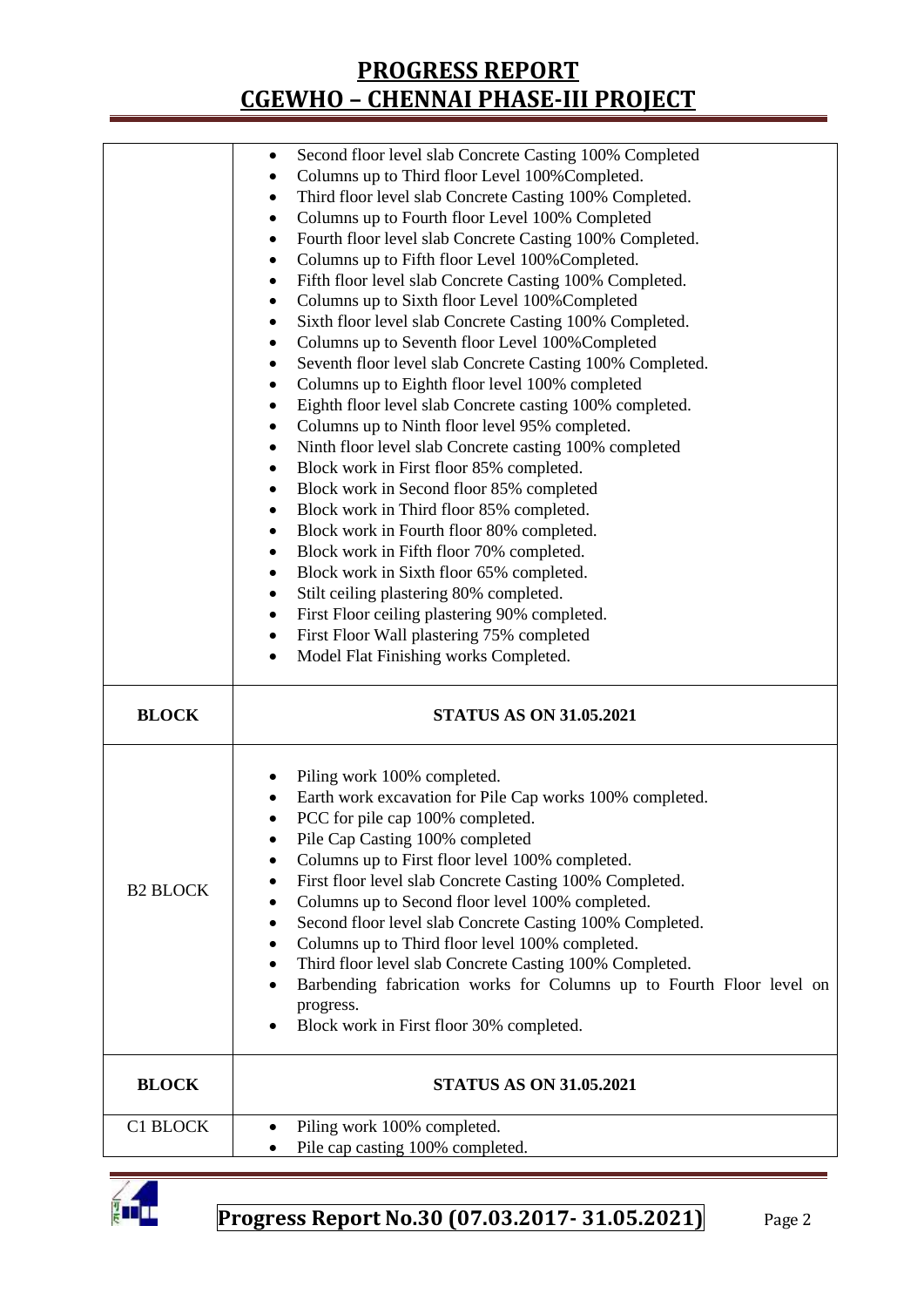|                 | Columns up to First floor level 100% completed.<br>$\bullet$<br>First floor level slab Concrete Casting 100% Completed.<br>$\bullet$<br>Columns up to Second floor level 100% completed.<br>٠<br>Second floor level slab Concrete Casting 100% Completed<br>٠<br>Columns up to Third floor level 100% completed.<br>$\bullet$<br>Third floor level slab Concrete Casting 100% Completed.<br>$\bullet$<br>Columns up to Fourth floor level 100% completed.<br>$\bullet$<br>Fourth floor level slab Concrete Casting 100% Completed.<br>$\bullet$<br>Columns up to Fifth floor level 100% completed.<br>٠<br>Fifth floor level slab Concrete Casting 100% Completed.<br>$\bullet$<br>Columns up to Sixth floor level 100% completed.<br>$\bullet$<br>Sixth floor level slab Concrete Casting 100% Completed.<br>٠<br>Columns up to Seventh floor level 100% completed.<br>٠<br>Seventh floor level slab Concrete Casting 100% Completed.<br>٠<br>Columns up to Eighth floor level 100% completed.<br>٠<br>Eight floor level slab Concrete Casting 100% Completed.<br>٠<br>Columns upto Ninth floor level 100% completed.<br>٠<br>Ninth floor level slab First Half Concrete Casting 100% Completed.<br>$\bullet$<br>Shuttering works for Second half of Ninth floor level slab 15% completed<br>٠<br>and balance work on progress.<br>Block work in First Floor Level 95% completed.<br>٠<br>Block work in Second Floor Level 95% completed.<br>٠<br>Block work in Third Floor Level 95% completed.<br>$\bullet$<br>Block work in Fourth Floor Level 95% completed.<br>$\bullet$<br>Block work in Fifth Floor Level 90% completed.<br>٠<br>Block work in Sixth Floor Level 70% completed.<br>$\bullet$<br>Stilt ceiling plastering 85% completed.<br>٠<br>First Floor ceiling plastering 90% completed.<br>$\bullet$<br>First Floor Wall plastering 75% completed<br>$\bullet$<br>Model Flat Finishing Works completed.<br>٠ |
|-----------------|----------------------------------------------------------------------------------------------------------------------------------------------------------------------------------------------------------------------------------------------------------------------------------------------------------------------------------------------------------------------------------------------------------------------------------------------------------------------------------------------------------------------------------------------------------------------------------------------------------------------------------------------------------------------------------------------------------------------------------------------------------------------------------------------------------------------------------------------------------------------------------------------------------------------------------------------------------------------------------------------------------------------------------------------------------------------------------------------------------------------------------------------------------------------------------------------------------------------------------------------------------------------------------------------------------------------------------------------------------------------------------------------------------------------------------------------------------------------------------------------------------------------------------------------------------------------------------------------------------------------------------------------------------------------------------------------------------------------------------------------------------------------------------------------------------------------------------------------------------------------------------------------------------------------------|
| <b>BLOCK</b>    | <b>STATUS AS ON 31.05.2021</b>                                                                                                                                                                                                                                                                                                                                                                                                                                                                                                                                                                                                                                                                                                                                                                                                                                                                                                                                                                                                                                                                                                                                                                                                                                                                                                                                                                                                                                                                                                                                                                                                                                                                                                                                                                                                                                                                                             |
| <b>C2 BLOCK</b> | Piling work 100% completed.<br>Pile cap casting 100% completed.<br>٠<br>Columns up to First floor level 100% completed.<br>٠<br>First floor level slab Concrete Casting 100% Completed.<br>٠<br>Columns up to Second Floor level 100% Completed.<br>$\bullet$<br>Second floor level slab Concrete Casting 100% Completed.<br>Columns up to Third Floor level 100% Completed.<br>٠<br>Third floor level slab Concrete Casting 100% Completed.<br>$\bullet$<br>Columns up to Fourth Floor level 100% Completed.<br>$\bullet$<br>Fourth floor level slab Concrete Casting 100% Completed.<br>٠<br>Columns up to Fifth Floor level 100% Completed.<br>$\bullet$<br>Fifth floor level slab Concrete Casting 100% Completed.<br>$\bullet$<br>Columns up to Sixth Floor level 100% Completed.<br>٠<br>Sixth floor level slab Concrete Casting 100% Completed.                                                                                                                                                                                                                                                                                                                                                                                                                                                                                                                                                                                                                                                                                                                                                                                                                                                                                                                                                                                                                                                                     |

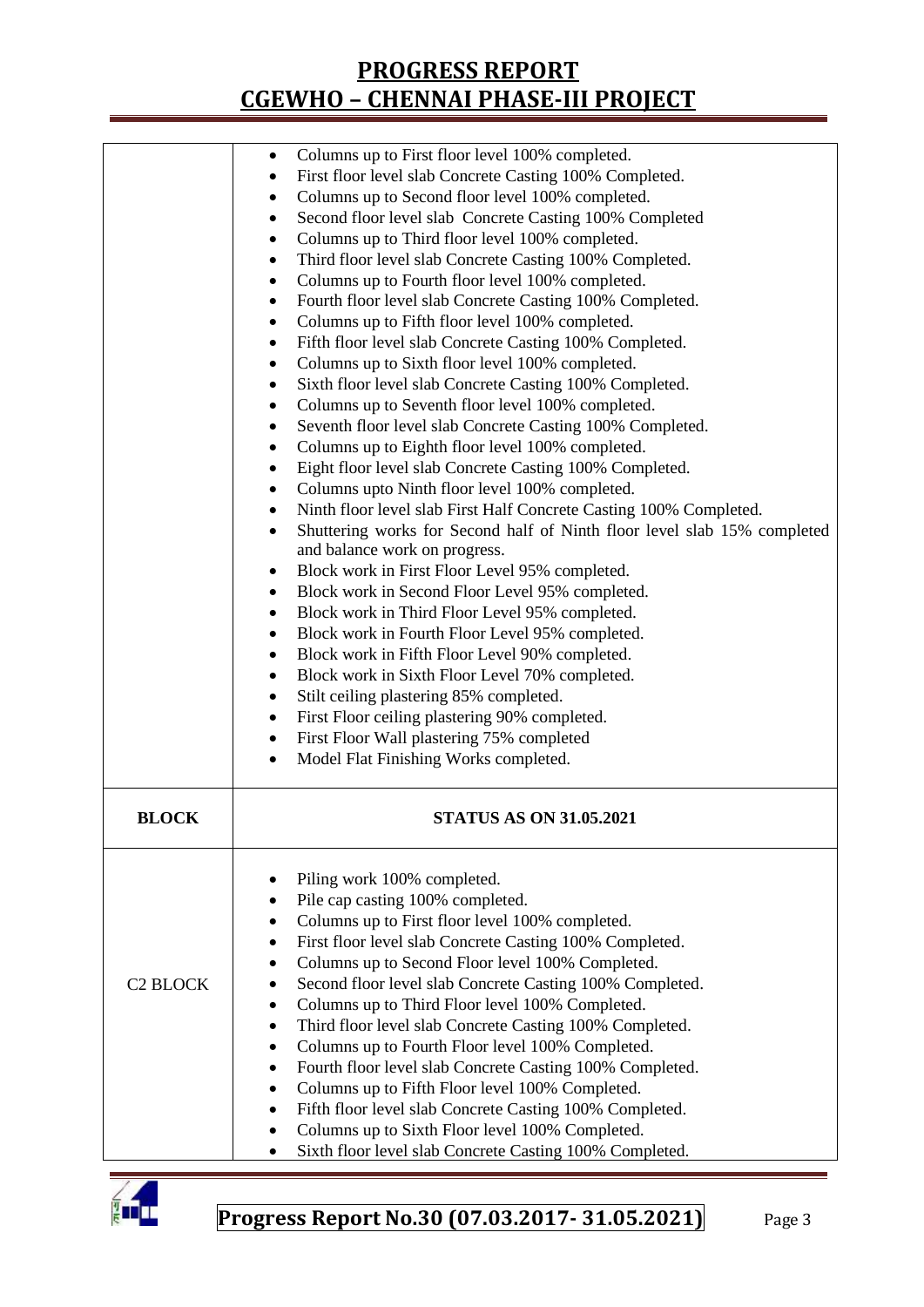|              | Columns up to Seventh Floor level 100% Completed.<br>$\bullet$              |  |  |  |  |  |
|--------------|-----------------------------------------------------------------------------|--|--|--|--|--|
|              | Seventh floor level slab concrete casting 100% completed.                   |  |  |  |  |  |
|              | Columns up to Eight Floor level 100% Completed.<br>٠                        |  |  |  |  |  |
|              | Eight floor level slab concrete casting 100% completed.<br>٠                |  |  |  |  |  |
|              | Columns up to Ninth Floor level 75% completed and balance work on           |  |  |  |  |  |
|              | progress.                                                                   |  |  |  |  |  |
|              | Shuttering works for First half of Ninth floor level slab 25% completed and |  |  |  |  |  |
|              | balance work on progress.                                                   |  |  |  |  |  |
|              | Block work in First Floor Level 90% completed<br>٠                          |  |  |  |  |  |
|              | Block work in Second Floor Level 90% completed.<br>٠                        |  |  |  |  |  |
|              | Block work in Third Floor Level 90% completed.<br>٠                         |  |  |  |  |  |
|              | Block work in Fourth Floor Level 65% completed.<br>٠                        |  |  |  |  |  |
|              | Stilt floor ceiling plastering 90% completed.<br>٠                          |  |  |  |  |  |
|              |                                                                             |  |  |  |  |  |
| <b>BLOCK</b> | <b>STATUS AS ON 31.05.2021</b>                                              |  |  |  |  |  |
|              |                                                                             |  |  |  |  |  |
|              | Piling work 100% completed.                                                 |  |  |  |  |  |
|              | Pile cap casting 100% completed.<br>٠                                       |  |  |  |  |  |
|              | Columns up to Stilt floor level 100% completed.<br>$\bullet$                |  |  |  |  |  |
|              | PCC flooring for Stilt Floor 100% Completed.<br>$\bullet$                   |  |  |  |  |  |
|              | Columns up to First floor level 100% completed.<br>٠                        |  |  |  |  |  |
|              | First floor level slab Concrete Casting 100% Completed.<br>٠                |  |  |  |  |  |
|              | Columns up to Second floor level 100% completed.<br>٠                       |  |  |  |  |  |
|              | Second floor level slab Concrete Casting 100% Completed.<br>$\bullet$       |  |  |  |  |  |
|              | Columns up to Third floor level 100% completed.<br>$\bullet$                |  |  |  |  |  |
|              | Third floor level slab concrete casting 100% completed.<br>٠                |  |  |  |  |  |
| C3 BLOCK     | Columns up to Fourth floor level 100% completed.<br>٠                       |  |  |  |  |  |
|              | Fourth floor level Slab Concrete Casting 100% completed.<br>$\bullet$       |  |  |  |  |  |
|              | Columns up to Fifth floor level 100% completed.<br>٠                        |  |  |  |  |  |
|              | Fifth floor level slab concrete casting 100% completed.<br>٠                |  |  |  |  |  |
|              | Columns up to Sixth floor level 100% completed                              |  |  |  |  |  |
|              | Sixth floor level slab concrete casting 100% completed.                     |  |  |  |  |  |
|              |                                                                             |  |  |  |  |  |
|              | Barbending works for columns upto Seventh floor 25%                         |  |  |  |  |  |
|              | Stilt floor ceiling plastering 80% completed.<br>٠                          |  |  |  |  |  |
|              | Block work in First floor level 80% completed.<br>٠                         |  |  |  |  |  |
|              | Block work in Second floor level 80% completed.<br>٠                        |  |  |  |  |  |
|              | Block work in Third Floor Level 45% completed.                              |  |  |  |  |  |
| <b>BLOCK</b> | <b>STATUS AS ON 31.05.2021</b>                                              |  |  |  |  |  |
|              |                                                                             |  |  |  |  |  |
|              | Piling work 100% completed.<br>$\bullet$                                    |  |  |  |  |  |
| D1 BLOCK     | Earth work excavation for Pile Cap works 100% completed.                    |  |  |  |  |  |
|              | Plain Cement Concrete (PCC) For Pile Cap work 100% completed.<br>٠          |  |  |  |  |  |
|              | Pile Chipping Work 100% completed.<br>$\bullet$                             |  |  |  |  |  |
|              | Pile Cap casting 100% completed.                                            |  |  |  |  |  |
|              | Earthwork backfilling 100% completed.                                       |  |  |  |  |  |

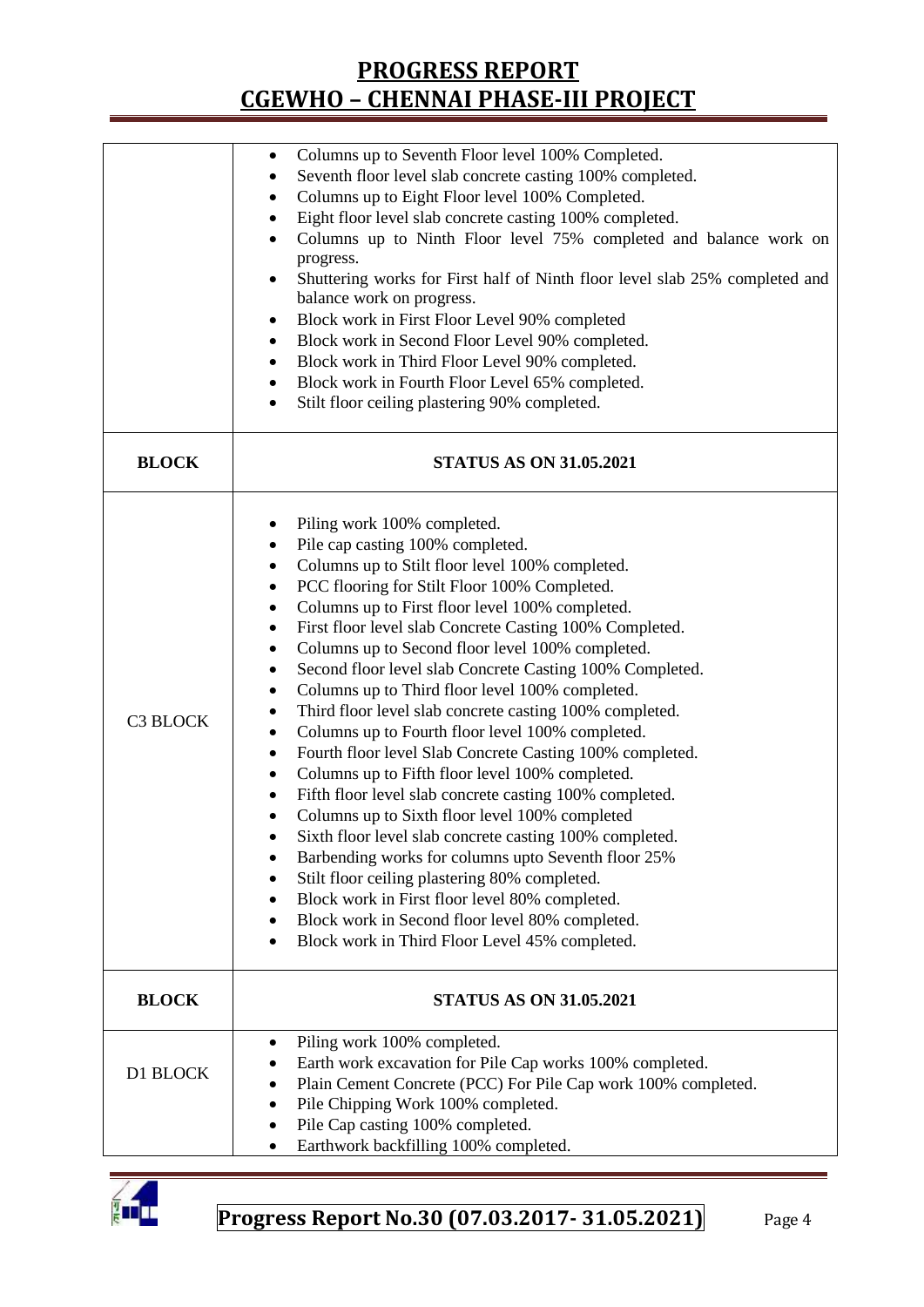|                      | Stilt Floor Plain Cement Concrete (P.C.C) work 100% completed.                                                               |  |  |  |  |  |
|----------------------|------------------------------------------------------------------------------------------------------------------------------|--|--|--|--|--|
|                      | Stilt Floor Columns Concrete work 100% Completed.<br>٠                                                                       |  |  |  |  |  |
|                      | First floor level slab Concrete Casting 100% Completed.<br>٠                                                                 |  |  |  |  |  |
|                      | Columns up to Second floor level 100% completed.<br>٠                                                                        |  |  |  |  |  |
|                      | Second floor level Slab Concrete Casting 100% Completed.                                                                     |  |  |  |  |  |
|                      | Columns up to Third floor level 100% completed.<br>٠                                                                         |  |  |  |  |  |
|                      | Third floor level Slab Concrete Casting 100% Completed.                                                                      |  |  |  |  |  |
|                      | Columns up to Fourth floor level 100% completed.<br>٠                                                                        |  |  |  |  |  |
|                      | Fourth floor level Slab 1 <sup>st</sup> Half Concrete Casting 100% Completed.                                                |  |  |  |  |  |
|                      | Shuttering works for Second half of Fourth floor level slab 30% completed<br>٠                                               |  |  |  |  |  |
|                      | and balance work on progress.                                                                                                |  |  |  |  |  |
|                      | Block work in First floor level 20% completed and balance work on progress.<br>٠                                             |  |  |  |  |  |
|                      | Block work in First floor level 15% completed and balance work on progress.<br>$\bullet$                                     |  |  |  |  |  |
|                      |                                                                                                                              |  |  |  |  |  |
| <b>BLOCK</b>         | <b>STATUS AS ON 31.05.2021</b>                                                                                               |  |  |  |  |  |
|                      | Piling work 100% completed.<br>$\bullet$                                                                                     |  |  |  |  |  |
|                      | Pile cap casting 100% completed.<br>$\bullet$                                                                                |  |  |  |  |  |
|                      | Columns up to First floor level 100% completed.<br>٠                                                                         |  |  |  |  |  |
|                      |                                                                                                                              |  |  |  |  |  |
|                      | First floor level slab Concrete Casting 100% Completed<br>$\bullet$<br>Columns up to Second floor level 100% completed.<br>٠ |  |  |  |  |  |
|                      |                                                                                                                              |  |  |  |  |  |
|                      | Second floor level slab Concrete Casting 100% Completed<br>$\bullet$                                                         |  |  |  |  |  |
|                      | Columns up to Third floor level 100% completed.                                                                              |  |  |  |  |  |
|                      | Third floor level slab Concrete Casting 100% Completed.<br>$\bullet$                                                         |  |  |  |  |  |
|                      | Columns up to Fourth floor level 100% completed.<br>Fourth floor level slab Concrete Casting 100% Completed.                 |  |  |  |  |  |
|                      | ٠                                                                                                                            |  |  |  |  |  |
|                      | Columns up to Fifth Floor level Slab 100% Completed.<br>٠                                                                    |  |  |  |  |  |
| D <sub>2</sub> BLOCK | Fifth floor level slab Concrete Casting 100% Completed.<br>٠                                                                 |  |  |  |  |  |
|                      | Columns up to Sixth Floor level Slab 100% Completed.<br>٠                                                                    |  |  |  |  |  |
|                      | Sixth floor level slab Concrete Casting 100% Completed.<br>٠                                                                 |  |  |  |  |  |
|                      | Columns up to Seventh Floor level Slab 100% Completed.                                                                       |  |  |  |  |  |
|                      | Seventh floor level slab Concrete Casting 100% Completed.<br>$\bullet$                                                       |  |  |  |  |  |
|                      | Columns up to Eight Floor level Slab 100% Completed                                                                          |  |  |  |  |  |
|                      | Eight floor level slab Concrete Casting 100% Completed.<br>$\bullet$                                                         |  |  |  |  |  |
|                      | Columns up to Ninth Floor level Slab 100% Completed.<br>٠                                                                    |  |  |  |  |  |
|                      | Ninth floor level slab First Half Concrete Casting 100% Completed.<br>٠                                                      |  |  |  |  |  |
|                      | Shuttering & Barbending works for Second half of Ninth floor level slab 65%                                                  |  |  |  |  |  |
|                      | completed and balance work on progress.                                                                                      |  |  |  |  |  |
|                      | Block work in First Floor Level 90% completed.<br>٠                                                                          |  |  |  |  |  |
|                      | Block work in Second Floor Level 85% completed.<br>٠                                                                         |  |  |  |  |  |
|                      | Block work in Third Floor Level 45% completed.<br>٠                                                                          |  |  |  |  |  |
|                      | Block work in Fourth Floor Level 45% completed.<br>٠                                                                         |  |  |  |  |  |
|                      | Block work in Fifth Floor Level 25% completed<br>٠                                                                           |  |  |  |  |  |
|                      | Stilt ceiling plastering 80% completed.                                                                                      |  |  |  |  |  |
|                      | First Floor ceiling plastering 80% completed.<br>٠                                                                           |  |  |  |  |  |
|                      | First Floor Wall plastering 65% completed                                                                                    |  |  |  |  |  |
|                      | Model Flat Finishing Works completed.<br>$\bullet$                                                                           |  |  |  |  |  |

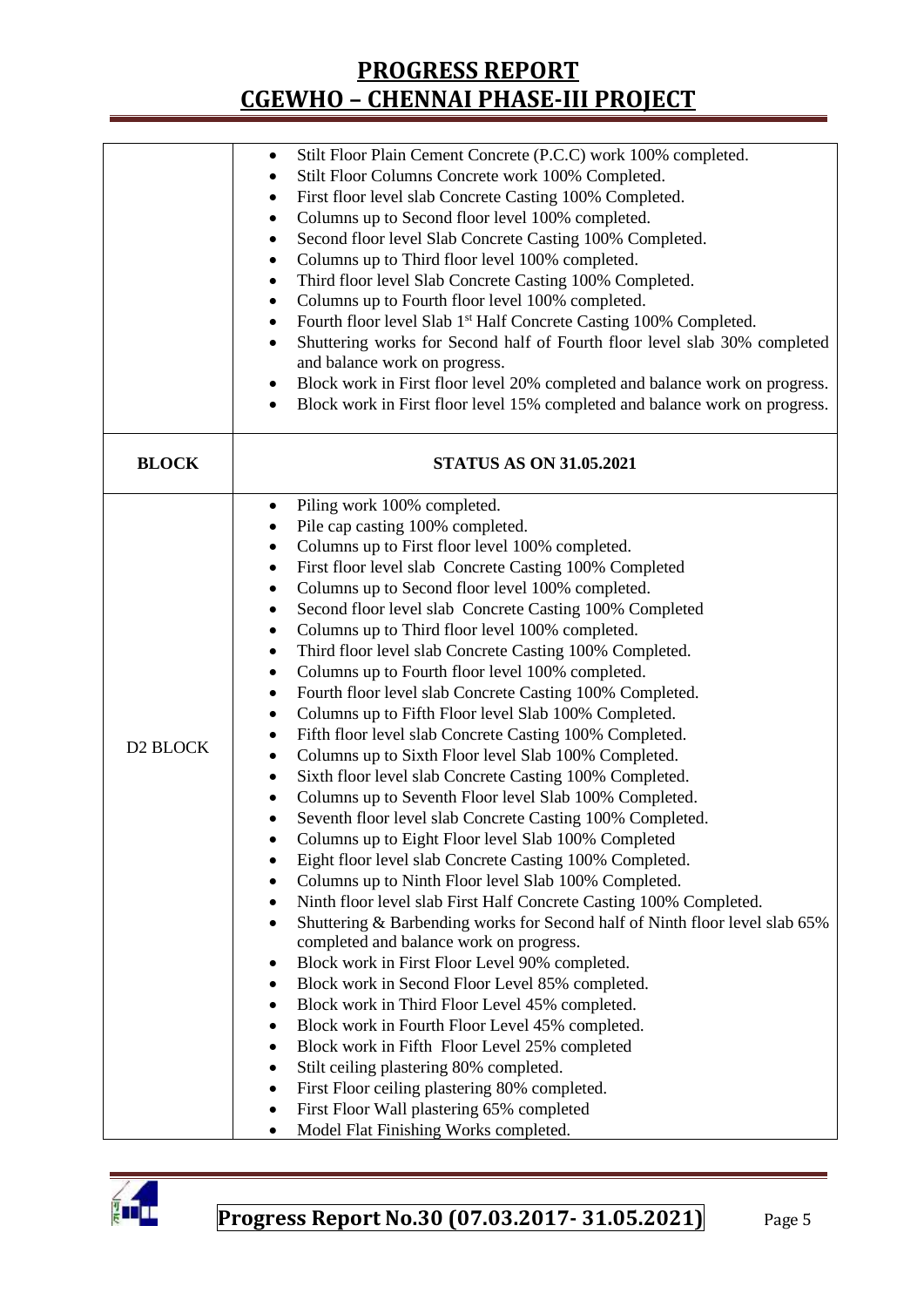| <b>BLOCK</b>                    | <b>STATUS AS ON 31.05.2021</b>                                                                                                                                                                                                                                                                                                                                                                                                                                                                                                                                                                                                                                                                                                                                                                                                                                                                                                                                                                                                                                                                                                                                                                                                                                                                                                                                                                                                                                                                                                                                                                                                                                       |  |  |  |  |
|---------------------------------|----------------------------------------------------------------------------------------------------------------------------------------------------------------------------------------------------------------------------------------------------------------------------------------------------------------------------------------------------------------------------------------------------------------------------------------------------------------------------------------------------------------------------------------------------------------------------------------------------------------------------------------------------------------------------------------------------------------------------------------------------------------------------------------------------------------------------------------------------------------------------------------------------------------------------------------------------------------------------------------------------------------------------------------------------------------------------------------------------------------------------------------------------------------------------------------------------------------------------------------------------------------------------------------------------------------------------------------------------------------------------------------------------------------------------------------------------------------------------------------------------------------------------------------------------------------------------------------------------------------------------------------------------------------------|--|--|--|--|
| D3 BLOCK                        | Piling work 100% completed.<br>٠<br>Pile cap casting 100% completed.<br>٠<br>Columns up to First floor level 100% completed.<br>٠<br>First floor level slab Concrete Casting 100% Completed.<br>٠<br>Columns up to Second floor level 100% completed.<br>$\bullet$<br>Second floor level slab Concrete Casting 100% Completed.<br>٠<br>Columns up to Third floor level 100% completed.<br>٠<br>Third floor level Slab Concrete Casting 100% Completed.<br>٠<br>Columns up to Fourth floor level 100% completed.<br>$\bullet$<br>Fourth floor level Slab Concrete Casting 100% Completed<br>٠<br>Columns up to Fifth floor level 50% completed.<br>٠<br>Fifth floor level Slab Concrete Casting 100% Completed.<br>$\bullet$<br>Columns up to Sixth floor level 100% completed.<br>$\bullet$<br>Sixth floor level Slab Concrete Casting 100% Completed.<br>٠<br>Columns up to Seventh floor level 100% completed.<br>٠<br>Seventh floor level slab First half Concrete Casting 100% Completed.<br>٠<br>Barbending works for Second half of seventh floor level slab on progress.<br>٠<br>Block work in First Floor Level 85% completed.<br>$\bullet$<br>Block work in Second Floor Level 80% completed.<br>٠<br>Block work in Third Floor Level 70% completed.<br>٠<br>Block work in Fourth Floor Level 55% completed.<br>٠<br>Block work in Fifth Floor Level 35% completed.<br>$\bullet$<br>Stilt ceiling plastering 85% completed.<br>٠<br>First Floor ceiling plastering 85% completed.<br>٠<br>Second Floor ceiling plastering 65% completed.<br>٠<br>First Floor Wall plastering 45% completed.<br>٠<br>Second Floor Wall plastering 35% completed<br>$\bullet$ |  |  |  |  |
| <b>BLOCK</b>                    | <b>STATUS AS ON 31.05.2021</b>                                                                                                                                                                                                                                                                                                                                                                                                                                                                                                                                                                                                                                                                                                                                                                                                                                                                                                                                                                                                                                                                                                                                                                                                                                                                                                                                                                                                                                                                                                                                                                                                                                       |  |  |  |  |
| <b>COMMUNITY</b><br><b>HALL</b> | Piling work 100% completed.<br>Earth work excavation for Pile Cap works 100% Completed.<br>PCC for pile cap 100% completed<br>$\bullet$<br>Pile cap casting 100% completed.<br>٠<br>Earthwork backfilling 100% completed<br>٠<br>Columns up to First floor level 100% completed.<br>First floor level slab Concrete Casting 100% Completed<br>Columns up to Second floor level 100% completed.<br>Second floor level slab Concrete Casting 100% Completed.<br>٠<br>Columns up to Third Floor level concrete casting 100% completed.<br>٠<br>Third floor level slab Concrete Casting 100% Completed.<br>٠<br>Columns up to Fourth Floor level concrete casting 95% completed.<br>٠<br>Blockwork in First floor 90% completed.<br>٠<br>Stilt ceiling plastering 85% completed.<br>First Floor ceiling plastering 85% completed.<br>٠                                                                                                                                                                                                                                                                                                                                                                                                                                                                                                                                                                                                                                                                                                                                                                                                                                   |  |  |  |  |

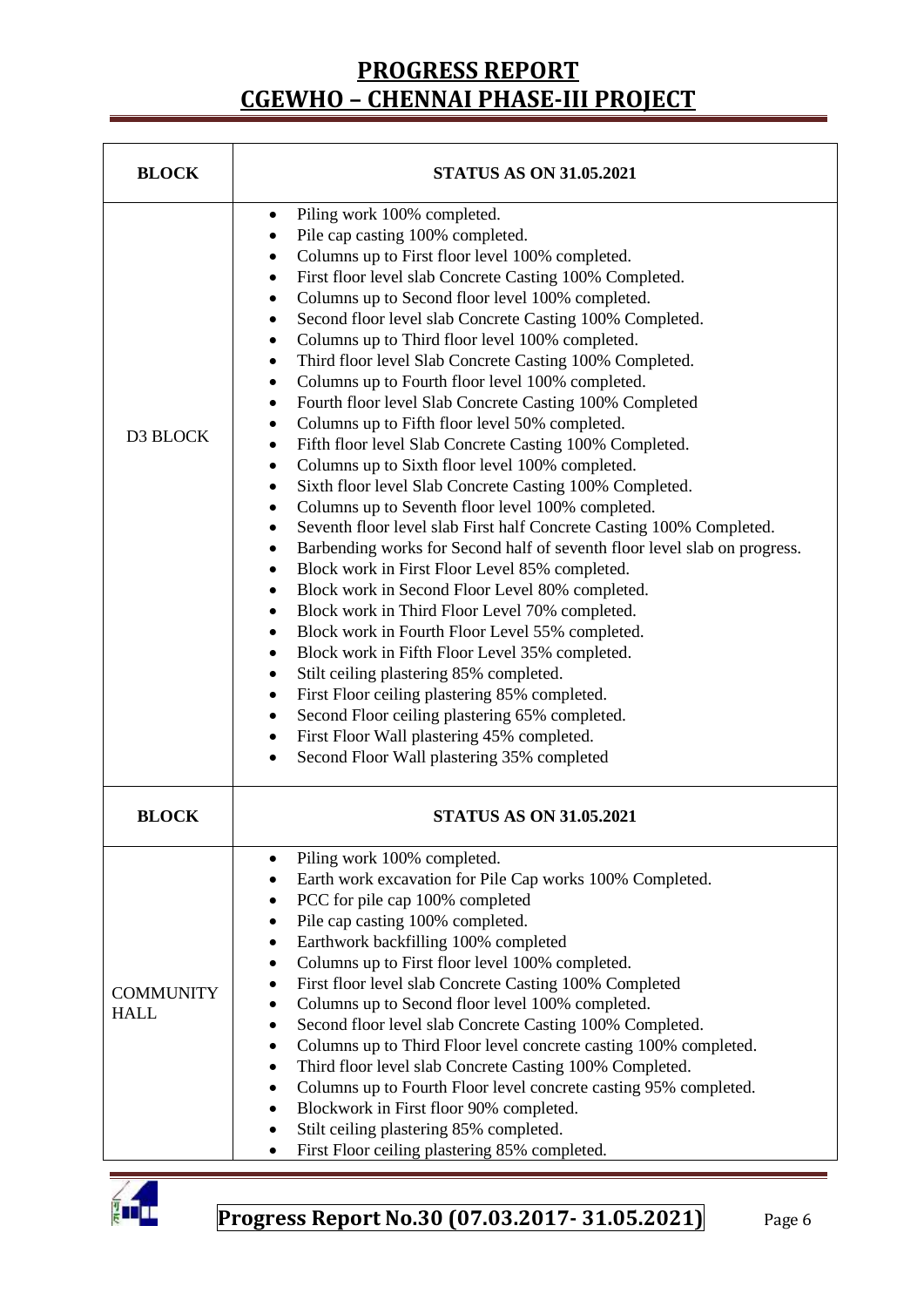#### **PHOTOGRAPHS OF WORK PROGRESS AS ON 31.05.2021**

Block A1: Columns upto Fourth floor level 100% completed. Shuttering works in Fourth Floor level 35% completed and balance works on progress.



Block A2: Second Floor Level slab concrete casting 100% completed. Columns up to Third floor level 40% completed and balance work on progress



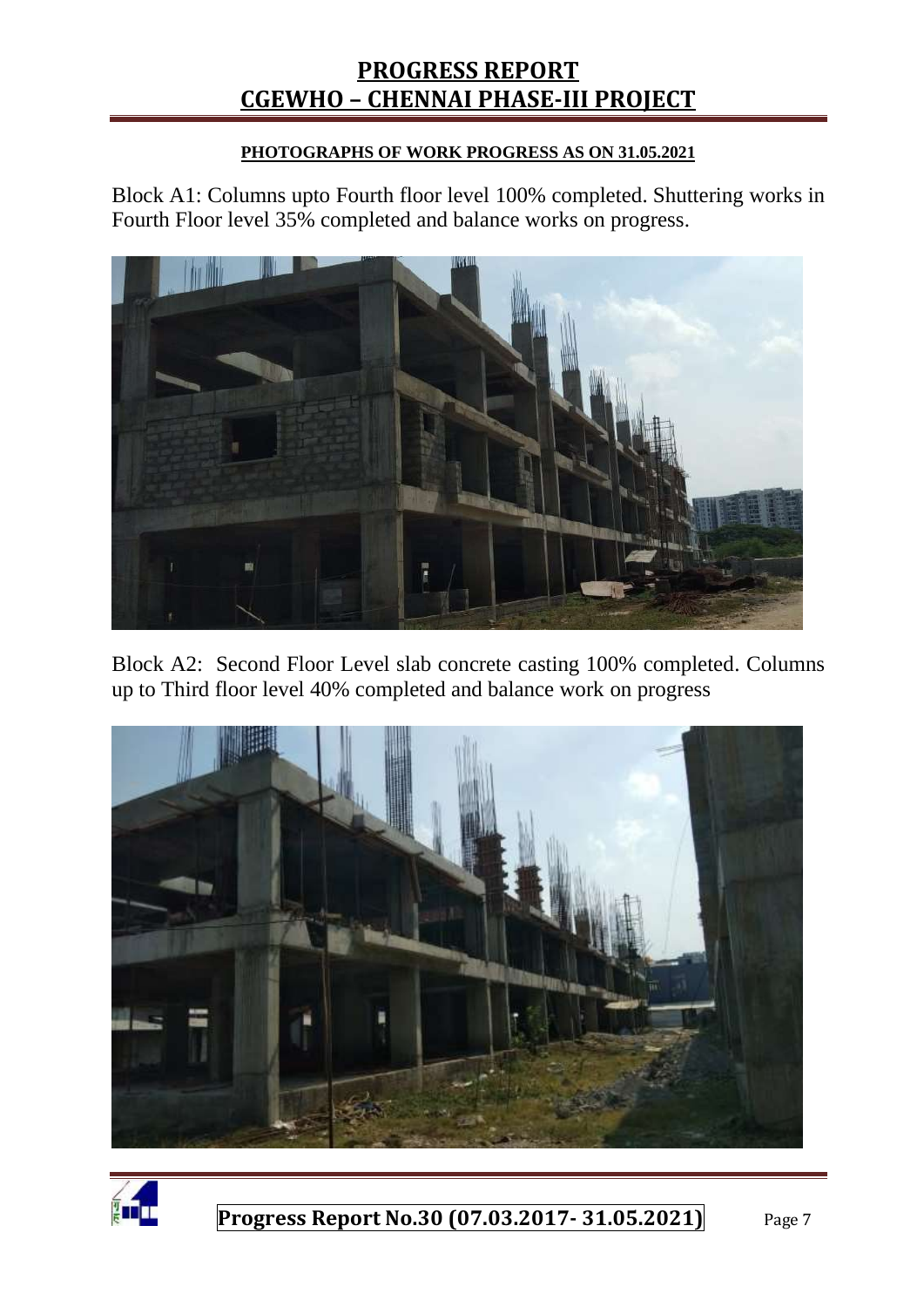Block B1: Ninth Floor Level slab Concrete casting 100% completed. Slab.



Block B2: Third Floor Level slab concrete casting 100% completed. Bar bending works for Columns up to fourth floor level on progress.



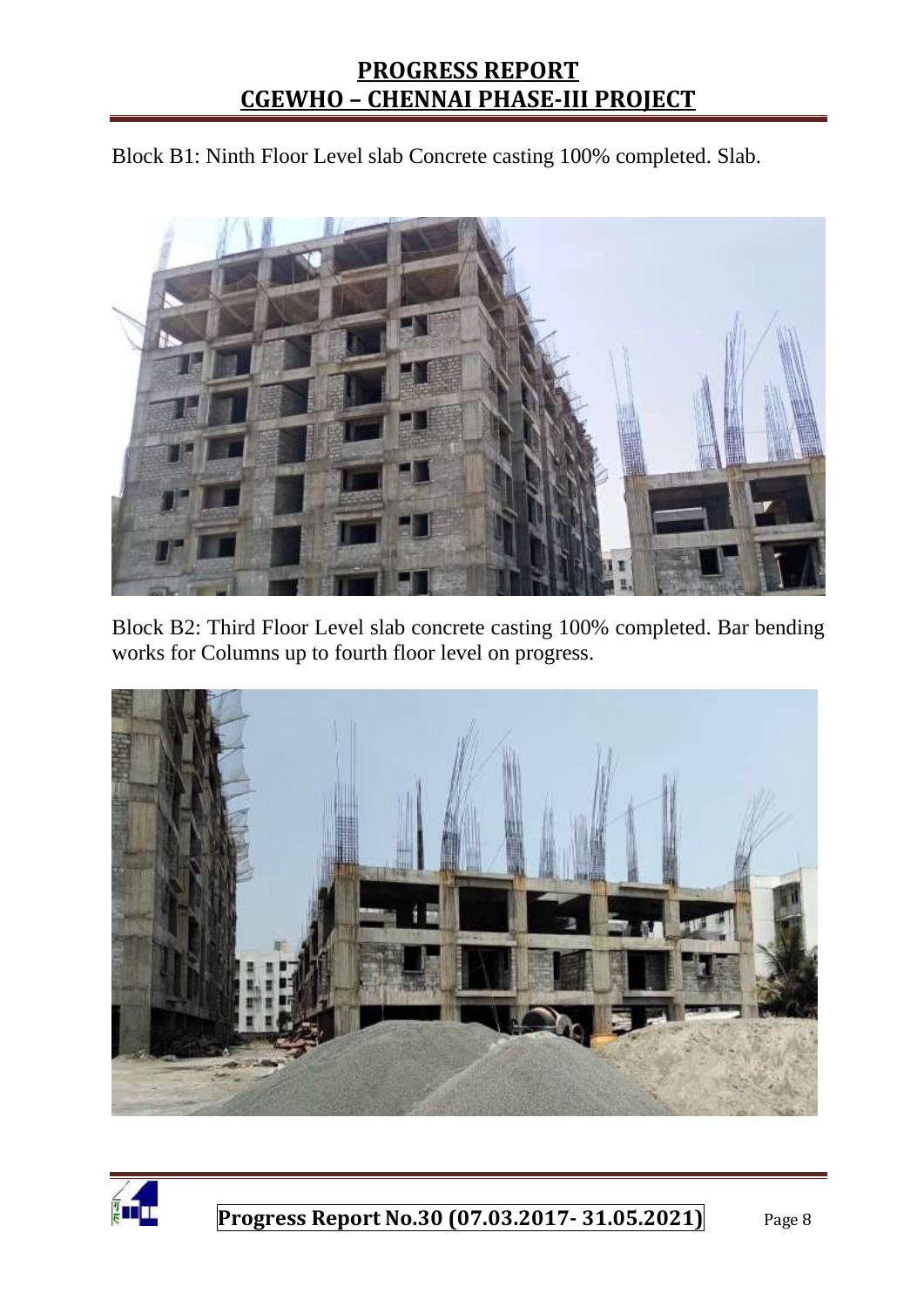Block C1: Ninth Floor Level Slab First half Concrete casting 100 % completed. Slab Shuttering works for Second half on progress in Ninth Floor level.



Block C2: Columns upto Ninth floor level 75% completed and balance works on progress. Slab Shuttering works at First half of Ninth Floor level 25% completed.



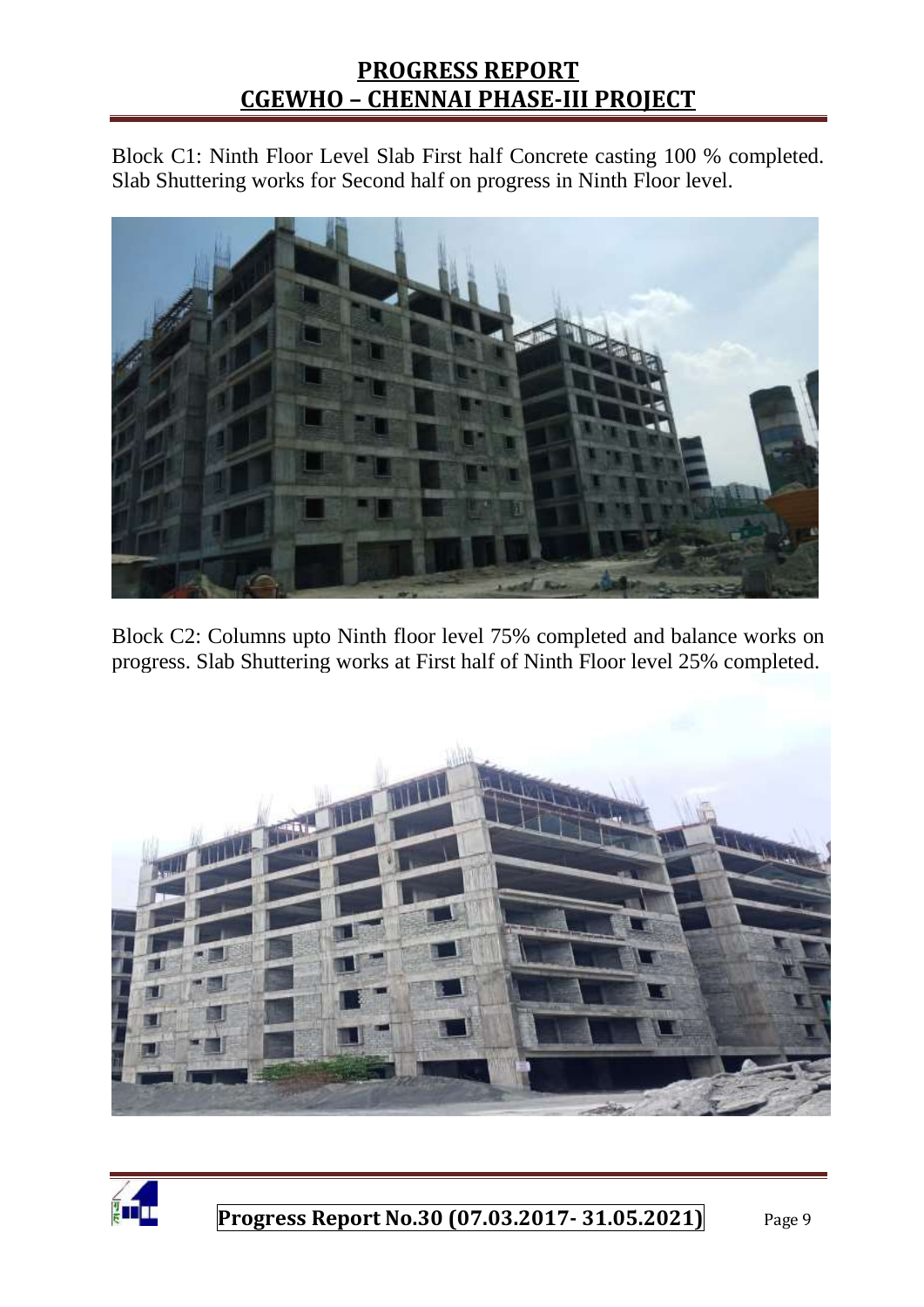Block C3: Sixth Floor level slab concrete 100% completed. Barbending works for Column upto Seventh floor level 25% completed and balance works on progress.



Block D1: Fourth Floor level slab First half concrete 100% completed. Slab shuttering works for second half of Fourth floor level 30 % completed and balance works on progress.



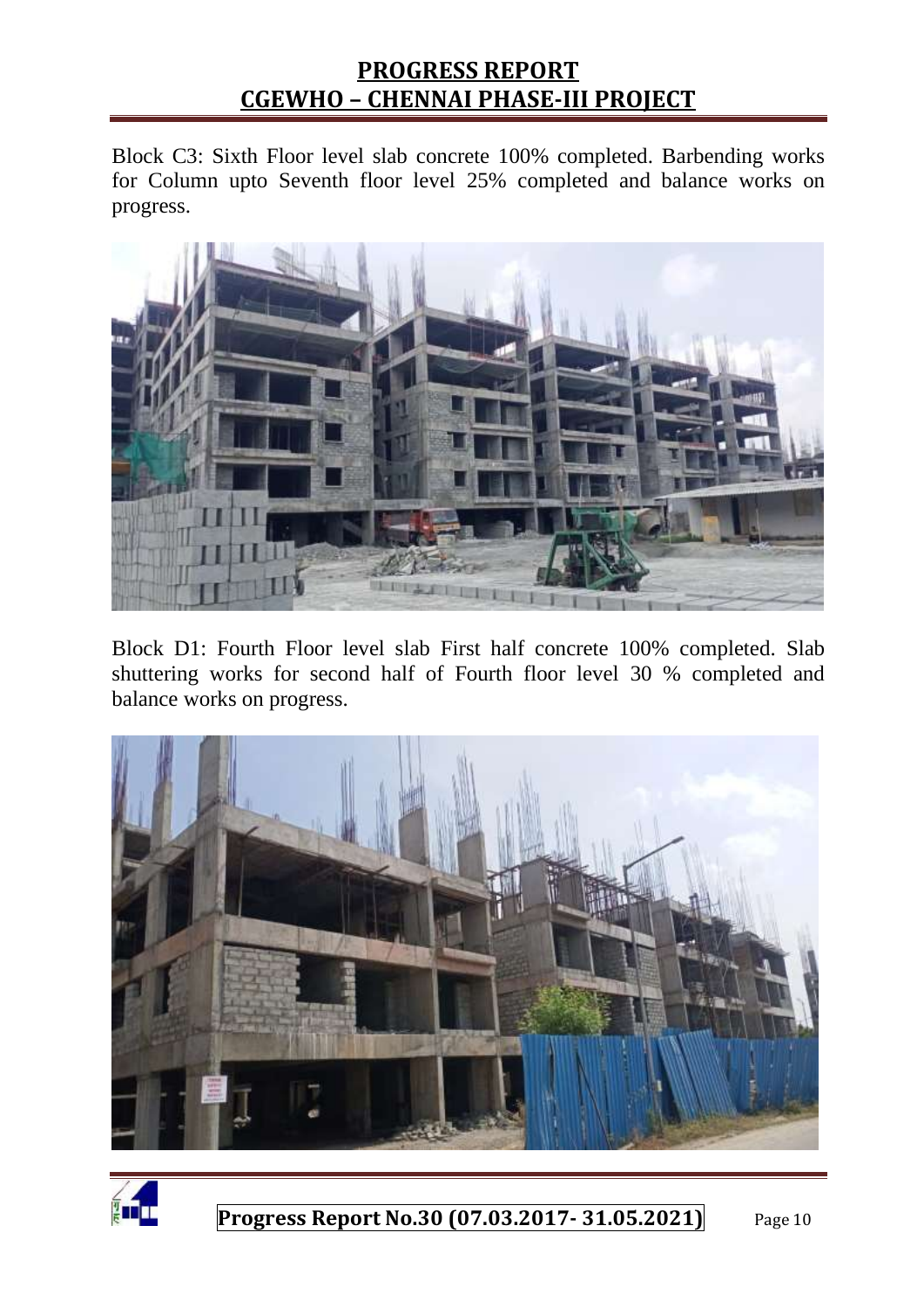Block D2: Ninth Floor level slab First half concrete casting 100% completed. Shuttering and barbending work for Second half of Ninth floor level slab 65% completed and balance work on progress.



Block D3: Seventh Floor level slab First half concrete casting 100% completed. Barbending works for Second half of Seventh floor level slab on progress.



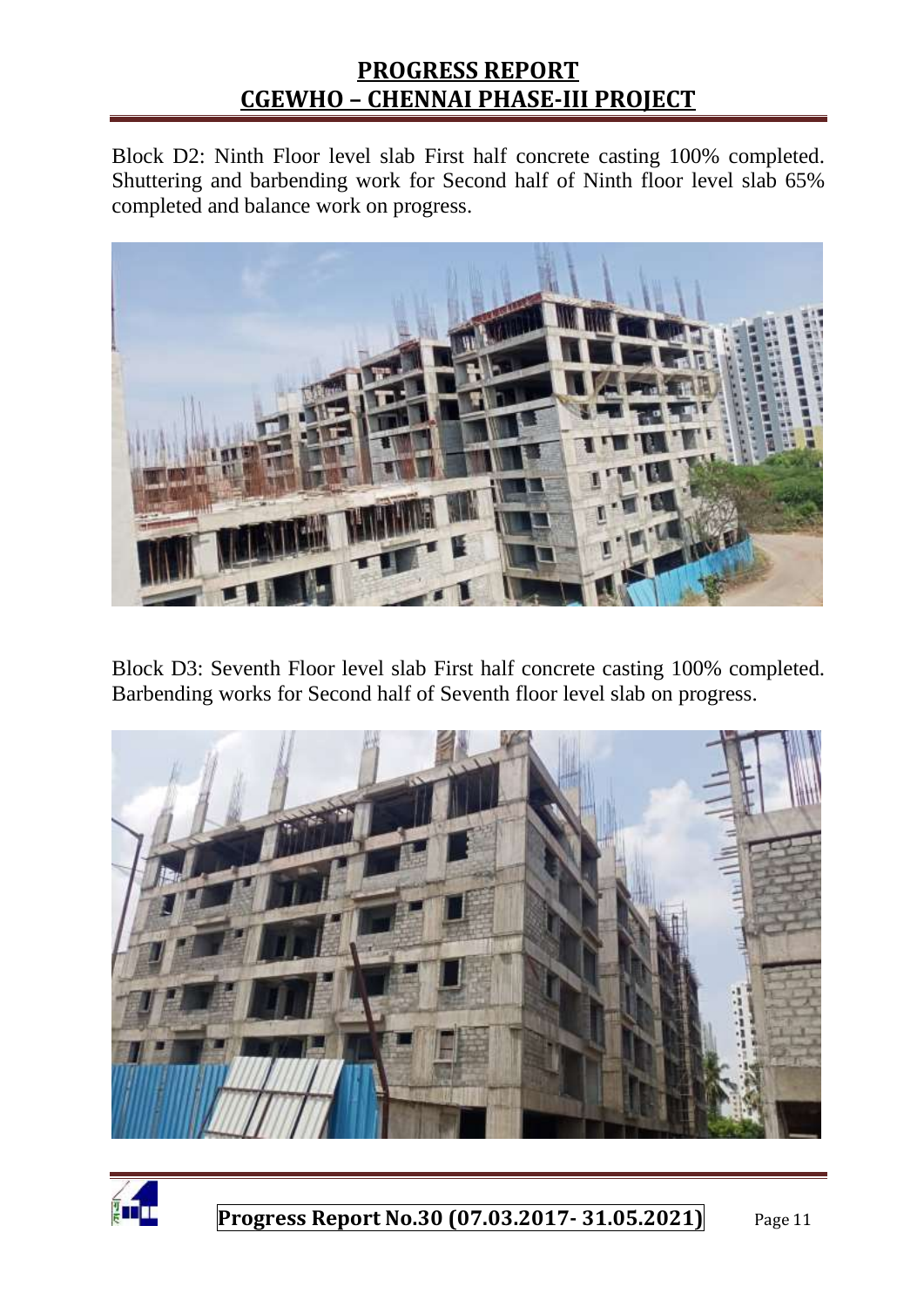Community Hall: Third Floor level slab concrete casting 100% completed. Columns upto Fourth Floor level 100% completed.





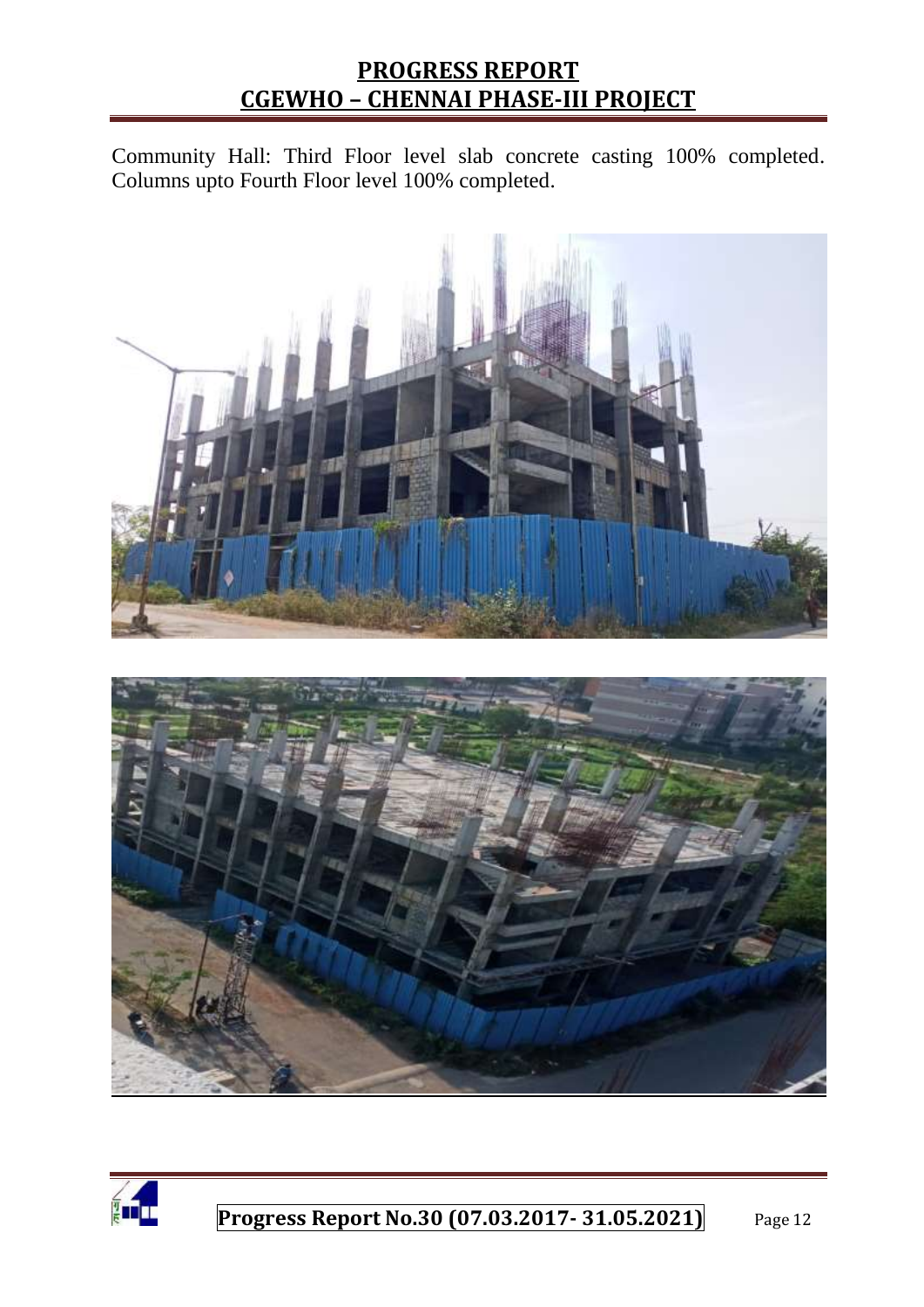#### **QUALITY CONTROL**

#### **DURING CONSTRUCTION FOLLOWING QUALITY CONTROL TESTS CONDUCTED AT SITE:**

| $S1$ . No.     | <b>Materials</b>                                                | Source from                                                                   | <b>Test</b><br>Done | Result                           |
|----------------|-----------------------------------------------------------------|-------------------------------------------------------------------------------|---------------------|----------------------------------|
| $\mathbf{1}$   | M-Sand                                                          | Uthiramerur,<br>Kanchipuram<br>(DT)<br>Sriperambathur,<br>Kanchipuran<br>(Dt) | Each<br>Truck       | Sieve Analysis<br>& Silt content |
| $\overline{2}$ | Coarse Aggregate<br>(20mm)                                      | Uthiramerur,<br>Kanchipuram<br>(DT)<br>Sriperambathur,<br>Kanchipuran<br>(Dt) | Each<br>Truck       | Sieve Analysis                   |
| 3              | Coarse Aggregate<br>(12mm)                                      | Uthiramerur,<br>Kanchipuram<br>(DT)<br>Sriperambathur,<br>Kanchipuran<br>(Dt) | Each<br>Truck       | Sieve Analysis                   |
| $\overline{4}$ | Cement                                                          | Third party testing is being done.                                            |                     |                                  |
| 5              | <b>Steel</b>                                                    | Third party testing is being done.                                            |                     |                                  |
| 6              | Pile Integrity                                                  | Third party testing is being done.                                            |                     |                                  |
| $\tau$         | Soil Compaction                                                 | Third party testing is being done.                                            |                     |                                  |
| 8              | RCC cubes are being tested and Register is being maintained.    |                                                                               |                     |                                  |
| 9              | Slump test conducted at site to insure workability of concrete. |                                                                               |                     |                                  |

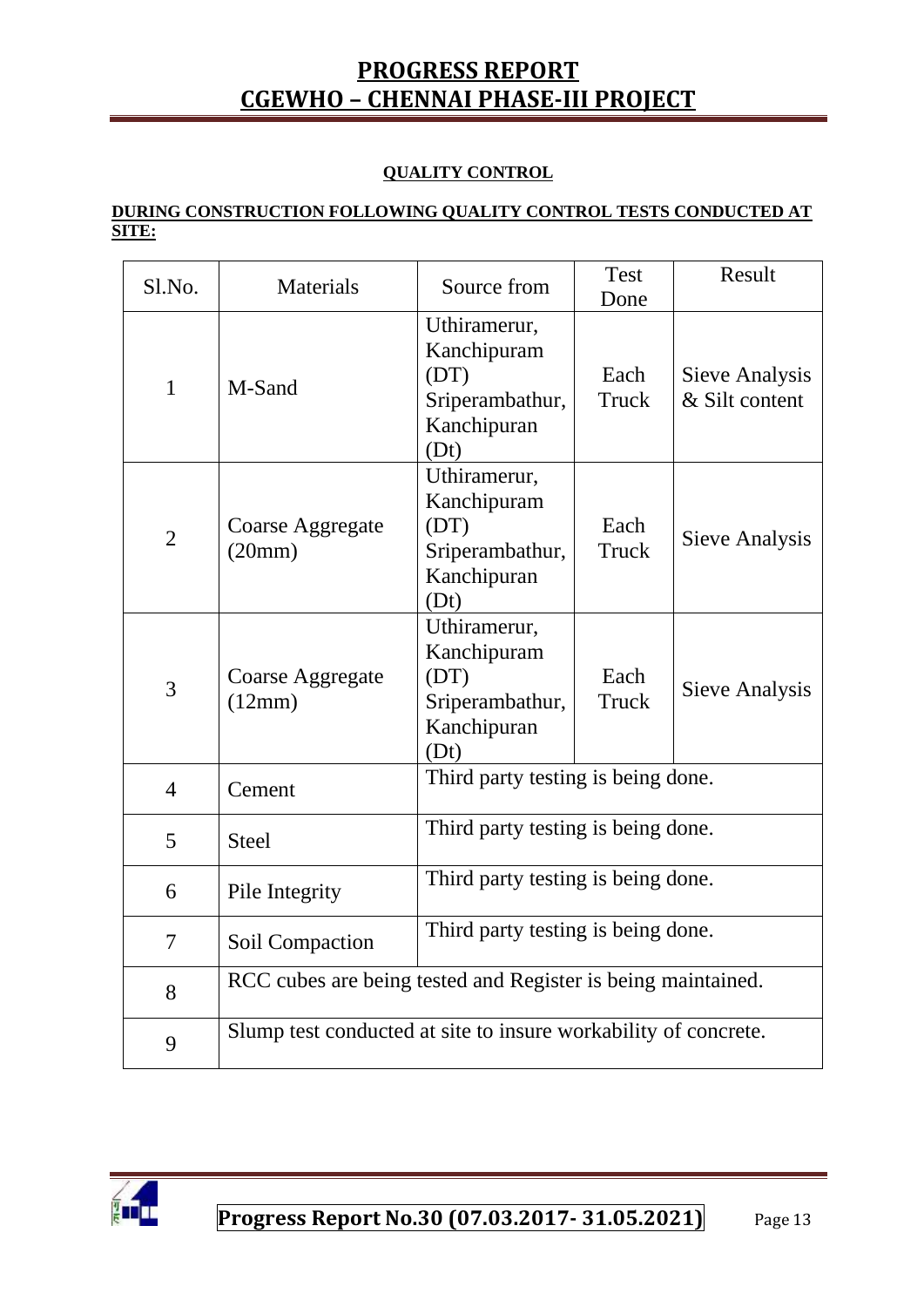#### **PHOTOGRAPH OF QUALITY CONTROL AT SITE**

### **Concrete Cube Compressive Strength Testing**



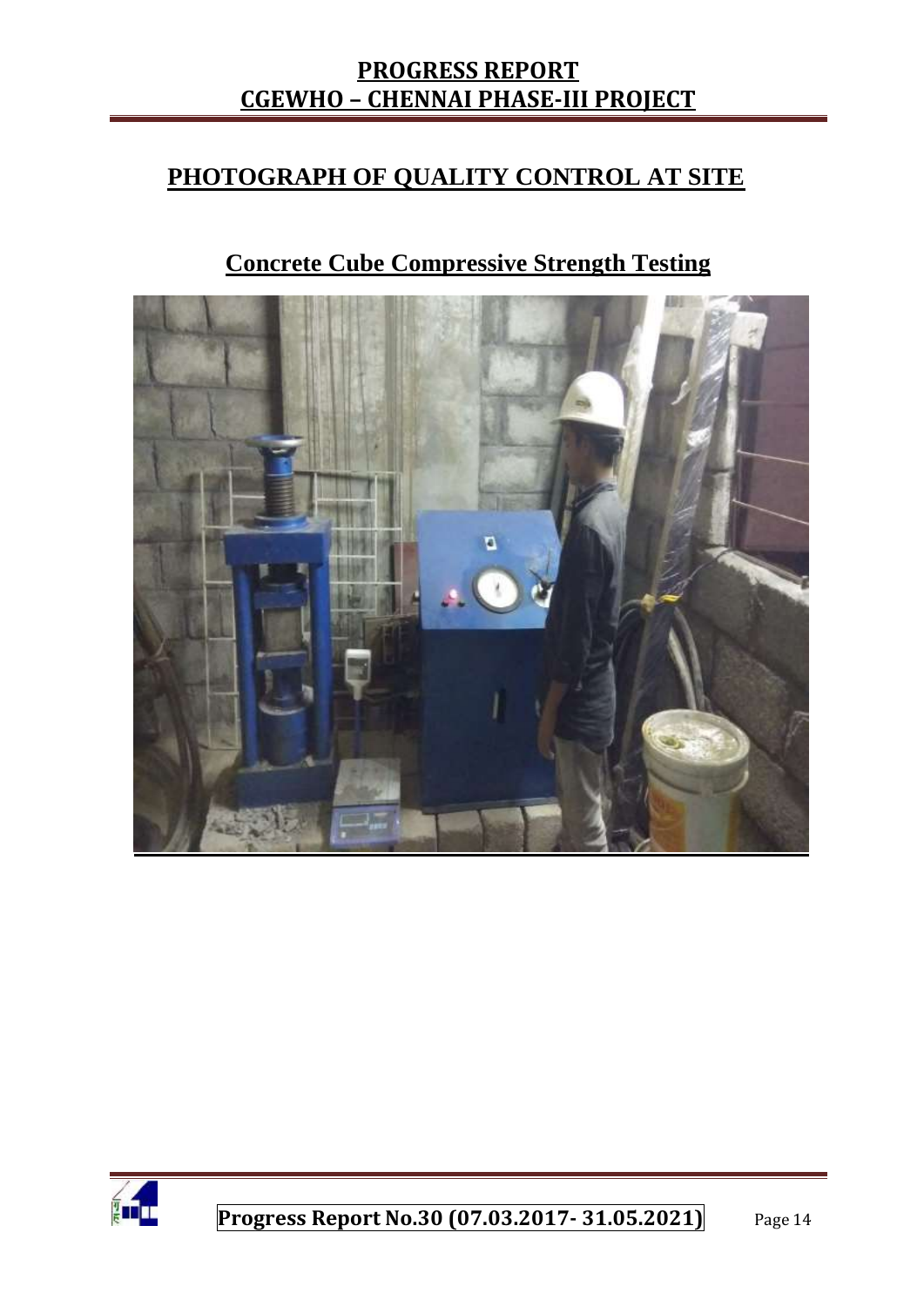# **20mm & 12mm Aggregate Sieve Analysis Testing**